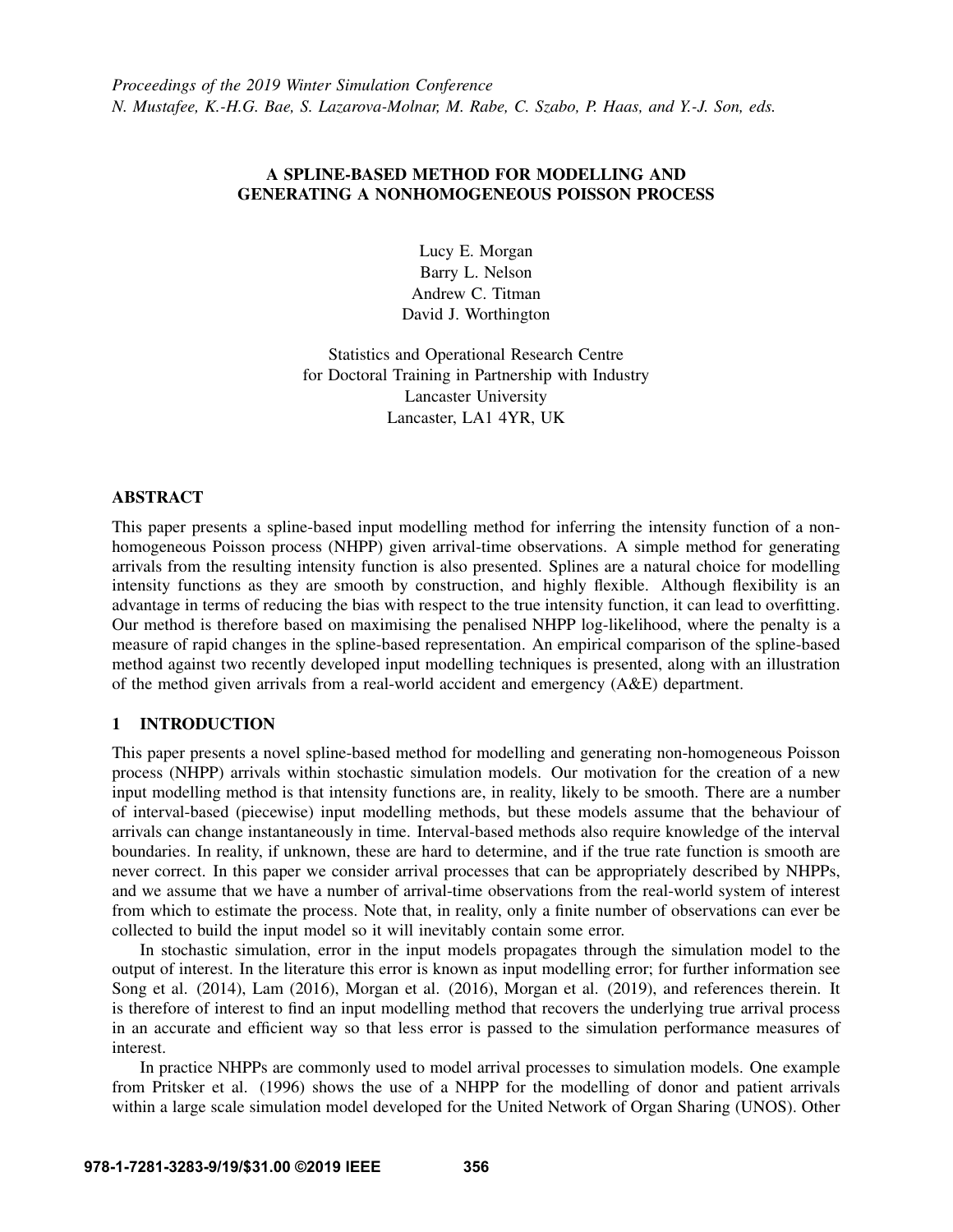applications fall within manufacturing [\(Viswanadham and Narahari 1992\)](#page-11-1), healthcare [\(Green 2006\)](#page-10-4) and call centres [\(Kim and Whitt 2014\)](#page-10-5). In other words, NHPPs are commonly used for describing arrival processes in the field of simulation.

Our main contribution in this paper is a spline-based representation of the intensity function of a NHPP where the intensity,  $\lambda(t)$ , describes the rate of arrivals to the system for times  $t \ge 0$ . Spline functions are piecewise-polynomials that are, by design, smooth and satisfy continuity constraints at the knots joining their pieces; see [de Boor \(1978\).](#page-10-6) They are continuous and twice-continuously differentiable everywhere, and therefore intensity functions known to have jumps or non-differentiable points lie outside of the scope of this paper. Spline functions are highly flexible, becoming more so as the number of basis functions used in their construction is increased. In this paper we do not aim to estimate the optimal number of basis functions; instead we propose using a large number of them to enable a reduction in the bias with respect to the true arrival process. Increasing the flexibility of the spline-based model may reduce bias, but can also result in over-fitting the model to the observed data. Our proposed method for fitting the spline-based model is therefore based on the penalised log-likelihood where the penalty is a measure of rapid changes in the resulting function. This penalty acts to reduce the variability and stabilise the resulting function.

The paper is organised as follows. In Section [2](#page-1-0) we discuss the current literature for modelling and generating NHPPs. In Section [3](#page-2-0) the construction of the spline-based intensity function is presented. In Section [4](#page-4-0) a simple method for generating arrivals from the resulting representation is described and in Section [5](#page-5-0) we compare the method to two appropriate competitors in the literature. In Section [6](#page-9-0) we conclude and suggest future research directions.

# <span id="page-1-0"></span>2 BACKGROUND

Modelling arrival processes using NHPPs has been a topic of interest for many years, and as such a number of methods exist. In this paper we focus on modelling the intensity function of a NHPP using arrival-time observations. An alternative approach is to model the integrated intensity function,  $\Lambda(t)$ ; see [Leemis \(1991\)](#page-10-7) and references therein. Also, in some contexts we only have arrival counts over intervals instead of arrival-times; see [Nicol and Leemis \(2014\)](#page-10-8) and references therein.

A common approach to modelling the intensity function of a NHPP using arrival-time observations is to use an exponential function,  $\lambda(t) = \exp\{g(t)\}\$  where  $g(t)$  describes polynomial or trigonometric components. This exponential form ensures the intensity function is non-negative at all time points as required. Amongst others, [Lewis and Shedler \(1976\),](#page-10-9) [Lee et al. \(1991\)](#page-10-10) and [Kuhl et al. \(1997\)](#page-10-11) adopted this approach. Note that numerically optimising the parameters in  $g(t)$  within these methods is computationally expensive and often requires a good starting point.

Alternative approaches to modelling the intensity function tend to assume that the intensity is a piecewise polynomial of some degree. [Chen and Schmeiser \(2015\)](#page-10-12) present the I-SMOOTH algorithm which takes a piecewise-constant representation, and aims to smooth it by doubling the number of piecewiseconstant intervals in each iteration. Similarly [Chen and Schmeiser \(2017\)](#page-10-13) start from a piecewise-constant representation, and present the MNO-PQRS algorithm that results in a piecewise-quadratic representation. Both algorithms assume the initial piecewise-constant representation to be known. [Zheng and Glynn \(2017\)](#page-11-2) fit a piecewise-linear approximation under the assumption that the boundary points are known. [Kao and](#page-10-14) [Chang \(1988\)](#page-10-14) present a piecewise polynomial representation, where the interval boundaries are selected subjectively as well as the polynomial degree within each interval. In Section [5](#page-5-0) we compare our spline-based model to the methods by [Zheng and Glynn \(2017\)](#page-11-2) and [Chen and Schmeiser \(2017\).](#page-10-13)

We will next present the spline-based input model. [Channouf \(2008\)](#page-10-15) used a spline function to represent the intensity function of both NHPPs and doubly stochastic Poisson processes, but unlike us did not take advantage of the B-spline composition of a spline-function which requires many fewer parameters to be estimated, and is key to our arrival-generation approach in Section [4.](#page-4-0)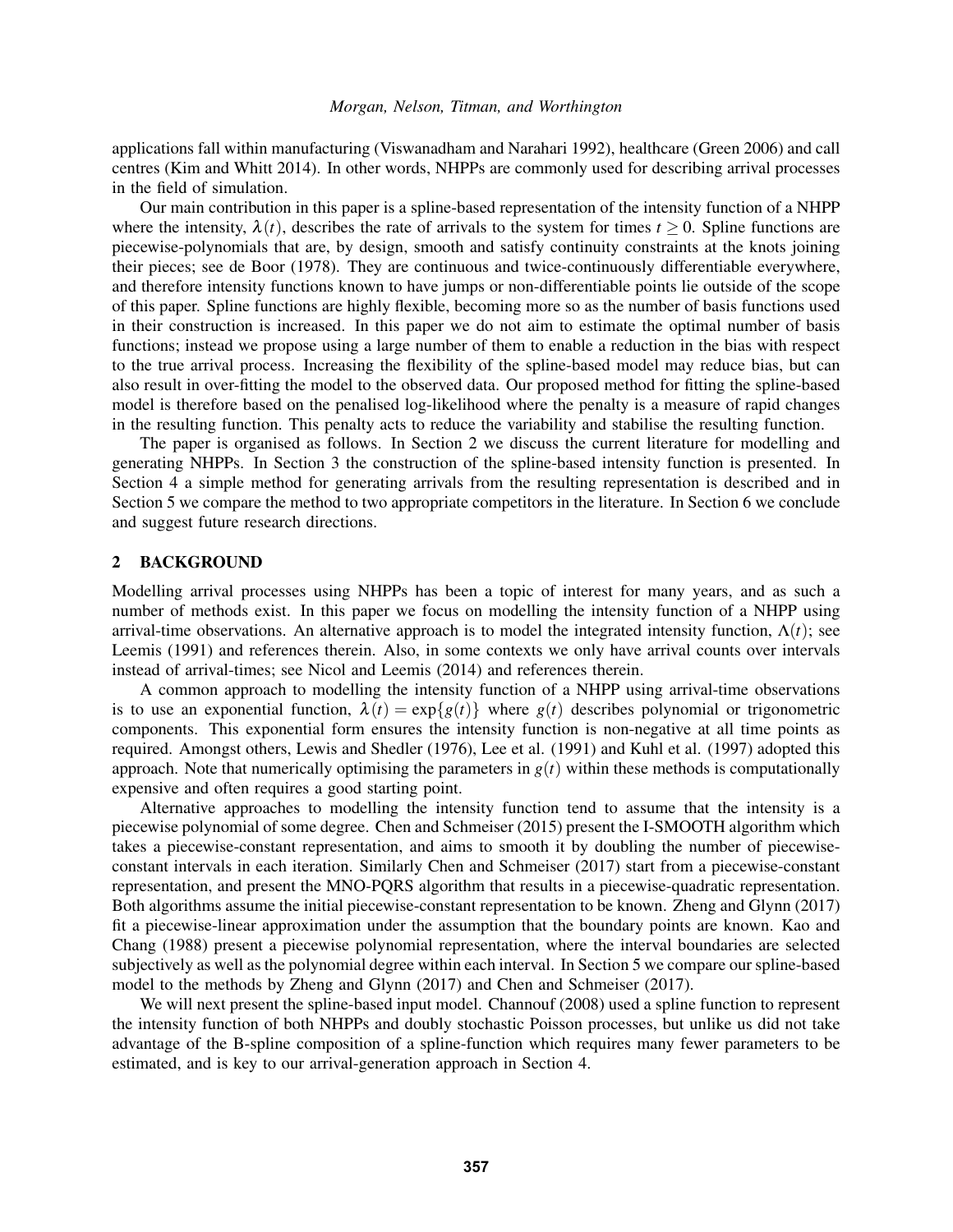### <span id="page-2-0"></span>3 FITTING A SPLINE FUNCTION VIA PENALISED LIKELIHOOD

Suppose we observe a NHPP with true intensity function  $\lambda^c(t)$ , on the interval [0,*T*], *m* times. In this paper we let *m* be a number of days, but in practice it could also represent other units such as minutes, hours or months. We will use a cubic, degree  $d = 3$ , spline function to represent the intensity function of the NHPP. A cubic spline function can be defined as a linear combination of *n* cubic basis functions, otherwise known as cubic B-splines. Under this definition the spline-based intensity is

$$
\lambda(t;\boldsymbol{c})=\sum_{k=1}^nc_kB_{k,\boldsymbol{s}_k}(t),
$$

where  $B_{k, s_k}(t)$  is the  $k^{th}$  cubic B-spline at time *t* defined over the ordered knot sequence  $s_k = \{s_{k-(d+1)}, s_{k-d}, \ldots, s_{k-d} \}$  $s_k$ , and  $c_k \in \mathbb{R}$  is its coefficient for  $k = 1, 2, ..., n$ . B-splines are locally defined functions. For  $t \in [s_{k-(d+1)}, s_k]$ a cubic B-spline is non-negative and twice continuously differentiable; otherwise it is equal to 0. For degree  $d > 1$ , B-splines are composed recursively from lower degree B-splines as follows

$$
B_{k,d,\mathbf{s}_k}(t)=\frac{t-s_{k-(d+1)}}{s_{k-1}-s_{k-(d+1)}}\ B_{k,d-1,\mathbf{s}_k}(t)\ +\ \frac{s_k-t}{s_k-s_{k-d}}\ B_{k+1,d-1,\mathbf{s}_{k+1}}(t),
$$

where *d* is the degree of the B-spline; see [de Boor \(1978\).](#page-10-6)

The knot sequence upon which a spline function is built combines the *n* local knot sequences of its component B-splines. Let this knot sequence be denoted  $\mathbf{s} = \{s_{-d}, s_{-d+1}, \ldots, s_0, s_1, \ldots, s_n\}$ . Although it may seem unconventional to start the knot sequence *s* with knot *s*−*d*, if we are interested in estimating an arrival rate function on the interval [0,*T*], then setting  $s_0 = 0$  and  $s_{n-d} = T$  ensures that for all  $t \in [0, T]$ ,  $d+1$  B-splines are non-zero. In this paper we use cardinal B-splines which are B-splines with uniformly spaced local knot sequences, and are therefore horizontal translates of each other; in Section [4](#page-4-0) we discuss how this can be advantageous for arrival generation. Naturally, the larger the number of B-spline functions used to compose the spline function the greater the flexibility of the resulting representation. The number of B-splines increases with the number of knots. From hereon, we drop the knot sequence subscript on the B-spline and let  $B_k(t)$  denote the  $k^{th}$  B-spline.

For spline functions, once the knot sequence *s* has been fixed, all *n* B-splines are fixed for all *t*. The shape of the resulting spline function is therefore completely determined by the spline coefficients, *c*. It is therefore *c* that we optimise, given arrival-time observations from our arrival process of interest, to fit the spline-based representation of the intensity function. To find the optimal values for the spline coefficients,  $c$ , we maximise the penalised log-likelihood of the NHPP. In this paper we propose fitting the spline function using a large number of B-spline basis functions, *n*, allowing for a highly flexible representation. The penalisation of the log-likelihood acts to prevent over fitting and stabilise the representation. Our choice of penalty is standard in the cubic spline literature, having first been introduced by [Reinsch \(1967\)](#page-11-3) as a smoothing splines penalty. Let  $a_i$  denote the number of arrivals observed on the  $i^{th}$  day, and  $0 \le t_{i1} < t_{i2} < \cdots < t_{ia_i} \le T$ ,  $i = 1, 2, \ldots, m$ denote the observed arrival-times. The penalised log-likelihood is

$$
l_p(\lambda(t; c)) \propto \sum_{i=1}^{m} \sum_{j=1}^{a_i} \log (\lambda(t_{ij}; c)) - m \int_0^T \lambda(y; c) dy - \frac{1}{2} \theta \int_0^T {\{\lambda''(u; c)\}}^2 du
$$
  

$$
\propto \sum_{i=1}^{m} \sum_{j=1}^{a_i} \log \left( \sum_{k=1}^n c_k B_k(t_{ij}) \right) - m \sum_{k=1}^{n} c_k \int_0^T B_k(y) dy - \frac{1}{2} \theta \sum_{k=1}^{n} \sum_{h=1}^n c_k c_h \int_0^T B_k''(u) B_h''(u) du,
$$

were the penalty term is controlled by parameter  $\theta$ . For large  $\theta$  rapid changes in the spline function are reduced forcing the fitted intensity closer to the overall mean rate; in the limit as  $\theta \to \infty$  the rate function becomes constant.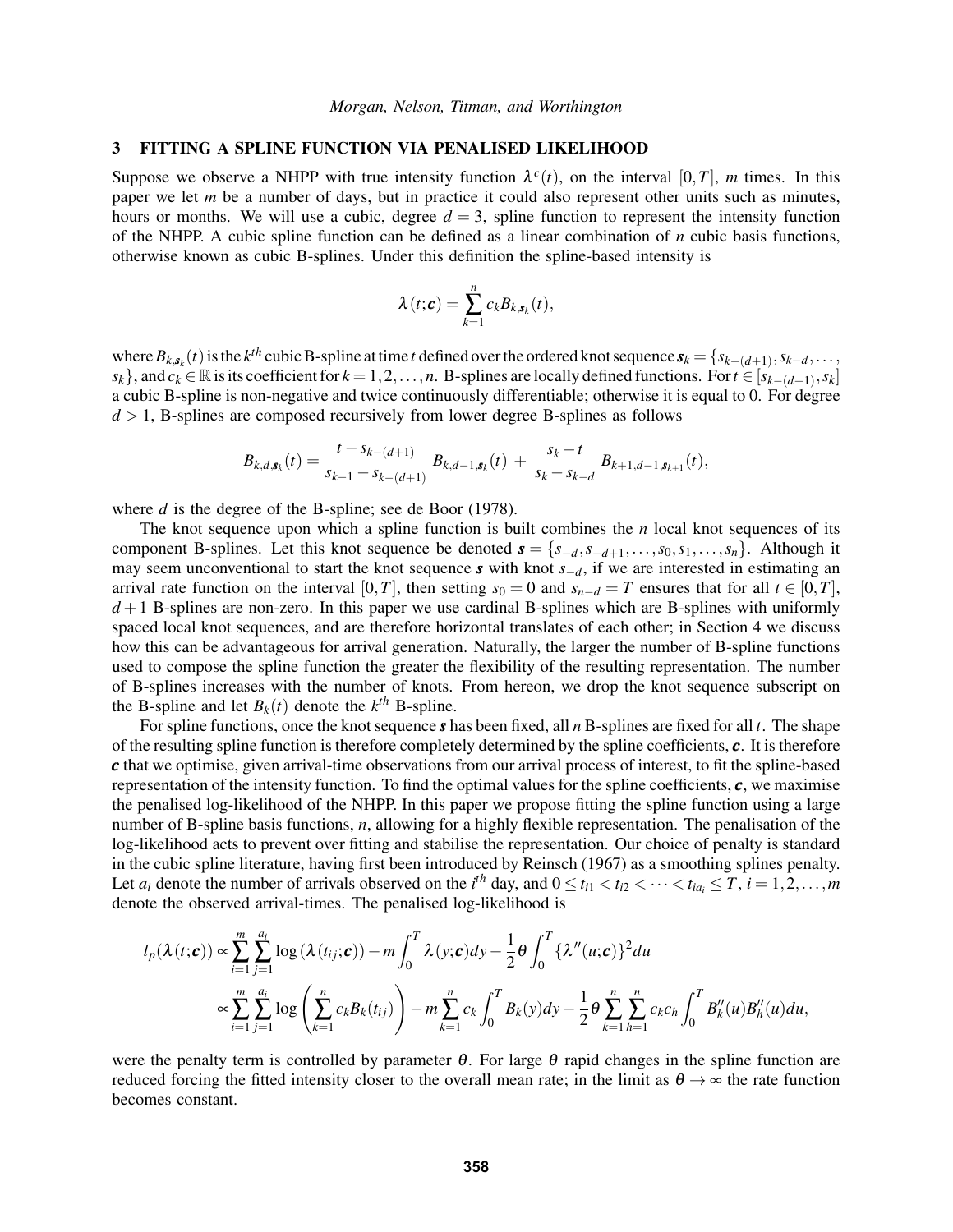For a fixed penalty  $\theta$ , we use a trust region algorithm to maximise the penalised log-likelihood. Let us denote the optimised spline coefficients for a fixed penalty  $\theta$  by  $\hat{c}_{\theta}$ . The trust region algorithm moves towards the optimum by taking steps within a region in which it trusts a local model of the function to be optimised. It is known to have good local convergence properties, and in practice we set the initial radius of the trust region to be large so we tend to get a globally good solution. The trust region algorithm is a well known optimisation approach; we therefore only outline our use of the method here and point the reader to [Conn et al. \(2000\)](#page-10-16) for more detail. Within the trust region algorithm we use a second-order Taylor series as the local model of the penalised log-likelihood. Note that our choice of penalty enables easy calculation of the gradient and the Hessian of the local model. At each step the second-order model leads to a convex, quadratic trust region sub-problem with a unique solution. We also propose an additional constraint in the trust region sub-problem, namely that  $c \ge 0$ . This is a simple way to force the rate function,  $\lambda(t; c)$ , to stay non-negative, but we acknowledge that it is stronger than necessary since negative spline coefficients are possible whilst still maintaining a positive rate function. Another implication of assuming the spline coefficients are non-negative is that it allows us to exploit the superposition property of Poisson processes for arrival generation; see Section [4.](#page-4-0) When the intensity function is cyclic in nature it will also be necessary to impose this structure on the spline function representation. This is easily achieved by adding constraints of the form:  $\lambda(0; c) = \lambda(T; c) \overline{\lambda}'(0; c) = \lambda'(T; c), \lambda''(0; c) = \lambda''(T; c)$ , to the trust region sub-problem.

One drawback of using the trust region algorithm is that as  $n$ , the number of B-splines, grows large (i.e., the dimension of the problem increases) it can struggle to converge to the true, locally optimal spline coefficient values or even stall. As *n* grows the flexibility of the spline function increases on smaller and smaller intervals. Unlike the spline function which is a cubic polynomial the local model is a second-order approximation, therefore to ensure the validity of the local model the algorithm must take smaller and smaller steps sometimes stopping before an optimum is reached. Note that this is a property of the trust region algorithm. We leave the search for alternative optimisation approaches to future work, and now consider how to choose the 'best' combination of penalty parameter,  $\theta$ , and optimised spline coefficients,  $c_{\theta}$ , for the spline function representation of the intensity function.

## 3.1 Selecting  $\{\theta,\hat{c}_\theta\}$

Our approach for choosing the combination  $\{\theta,\hat{c}_\theta\}$  utilises a modification of the AIC score of [Cavanaugh](#page-10-17) [and Neath \(2011\),](#page-10-17) known as the regularisation information criterion (RIC); see [Dixon and Ward \(2018\)](#page-10-18) and [Shibata \(1989\).](#page-11-4) As with most information criteria, this score is based on Kullback-Leibler (KL) information, a measure of the distance between two distributions, [\(Kullback 1997\)](#page-10-19). Both AIC and RIC trade off the goodness-of-fit of a proposed model, in this case a spline function, and its complexity, but RIC takes into account the penalisation of the log-likelihood; that is, RIC uses the effective degrees of freedom, *e*, where the degrees of freedom is used in traditional AIC. The RIC score is defined as follows:

$$
\text{RIC}_{\theta} = -2 l(\lambda(\mathbf{t}; \widehat{\mathbf{c}}_{\theta})) + 2 e = -2 l(\lambda(\mathbf{t}; \widehat{\mathbf{c}}_{\theta})) + 2 \text{tr}(I_p(\widehat{\mathbf{c}}_{\theta}) J_p(\widehat{\mathbf{c}}_{\theta})^{-1})
$$

where  $I_p(\hat{c}_{\theta})$  is the observed Fisher information and  $J_p(\hat{c}_{\theta})$  is the negative Hessian matrix of the penalised log-likelihood. The combination,  $\{\theta,\hat{c}_\theta\}$ , that minimises the RIC score is chosen.

Let  $\theta^*$  denote the optimal penalty value. Given a fixed penalty value  $\theta$ , we search for the optimal spline coefficients,  $\hat{\mathbf{c}}_{\theta}$ , using trust region optimisation. The search for the combination  $\{\theta^{\star}, \hat{\mathbf{c}}_{\theta^{\star}}\}$  that minimises the BIC score therefore reduces to a one dimensional line search for  $\theta^{\star} \subset [0, \infty)$ the RIC score therefore reduces to a one-dimensional line search for  $\theta^* \in [0,\infty)$ . For speed, we propose a simple search to narrow the interval in which to search for the optimal penalty,  $\theta^*$ , to the interval O. Note that there is no guarantee that the RIC score function is convex, but in practice convexity only appeared to be an issue around low penalty values which does not concern us as the final intensity representation does not change much for small changes in a small penalty. Let  $\theta_0$  denote the initial penalty value in the search. We start with a high initial penalty value,  $\theta_0 = \eta$ , and jump backwards towards 0 by halving the penalty at each step,  $\theta_0 = \eta$ ,  $\theta_1 = \eta/2$ ,  $\theta_2 = \eta/4$ ,...; this allows us to take larger steps initially. By evaluating the RIC at each step we can identify an interval of penalty values, *O*, in which at least a local minimum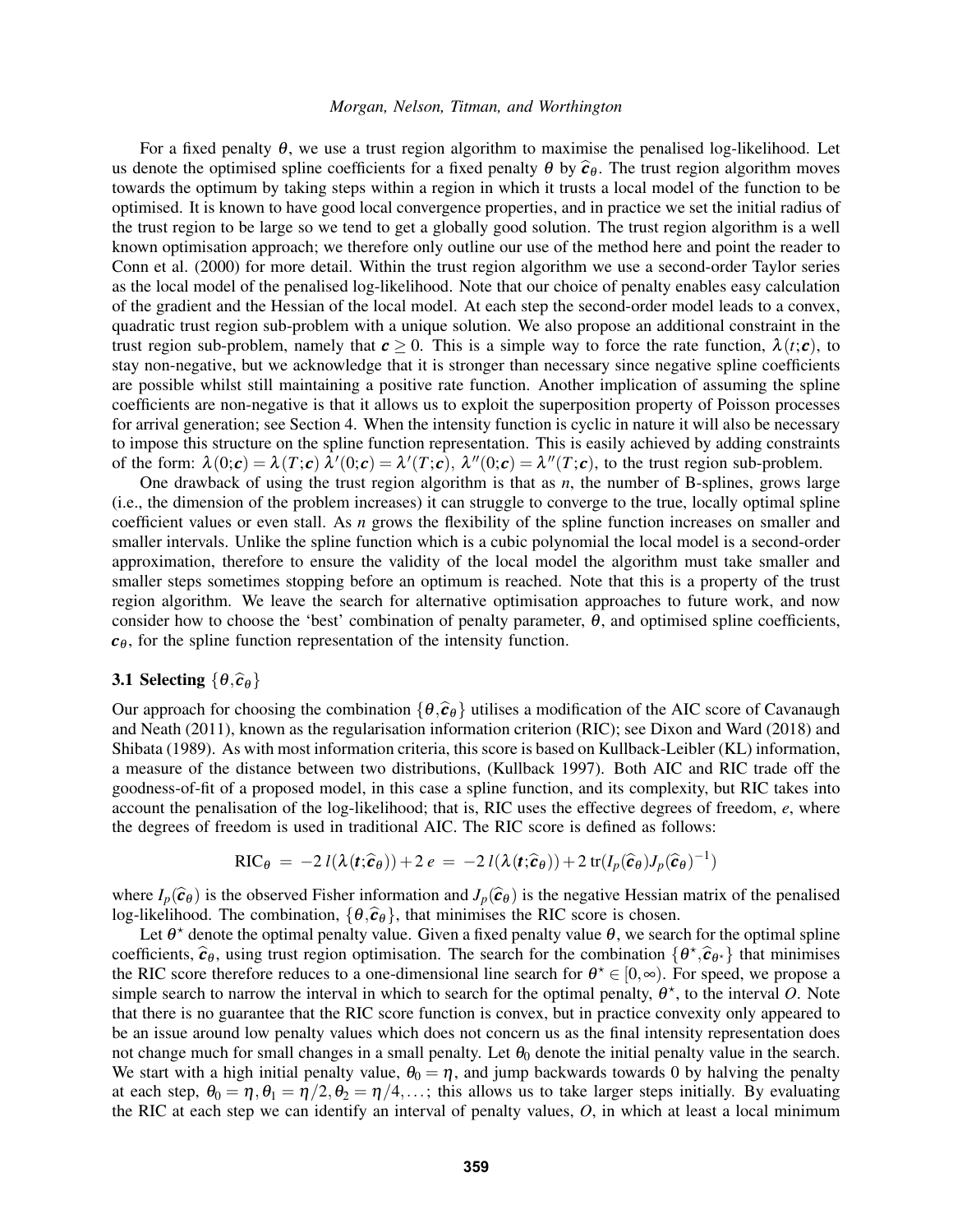of RIC lies. The choice of the initial penalty value  $\theta_0 = \eta$  is arbitrary, but we must check that we are moving towards the minimum RIC in the first step of the search. This can be achieved by checking that  $RIC_{\theta_0} > RIC_{\theta_1}$ . When this is not the case a higher initial penalty value should be chosen. Assuming the initial penalty passes this check, the following algorithm describes the  $k<sup>th</sup>$  step of the search

- 1. Fix  $\theta_k = \frac{1}{2^k}$  $rac{1}{2<sup>k</sup>}η$ (a) Evaluate  $\hat{\mathcal{C}}_{\theta_k}$  using the trust region algorithm.<br>(b) Evaluate PIC<sub>s</sub> (b) Evaluate  $\text{RIC}_{\theta_k}$
- 2. If  $\text{RIC}_{\theta_k} > \text{RIC}_{\theta_{k-1}}$ , then stop the search and set  $O = [\theta_k, \theta_{k-1}]$ .
- 3. Else  $k = k + 1$ . Return to Step 1.

Say the algorithm terminates at step k, we then complete a more intensive search for  $\theta^* \in O$  where O is the interval  $O = [\theta_k, \theta_{k-1})$ . In practice we used the R function optimise [\(R Core Team 2018\)](#page-11-5), which combines a golden section search and successive parabolic interpolation, for the search of the narrower interval *O*. Note that although there is no guarantee that the RIC score function is convex in practice the search procedure outlined above worked well. An alternative approach would be to do a simple grid search to study the RIC over a large interval.

At this point we have provided a spline-based representation,  $\lambda(t;\hat{\mathbf{c}}_{\theta^*})$ , of the intensity function of a<br>PP We now discuss a simple way to generate arrivals from this representation NHPP. We now discuss a simple way to generate arrivals from this representation.

### <span id="page-4-0"></span>4 ARRIVAL GENERATION

In practice arrival generation is a requirement for the spline-based intensity to be used as an input process in stochastic simulation. We propose generating arrivals from the spline function by using a thinning algorithm on each of the B-spline components,  $\lambda_k(t) = c_k B_k(t)$ , for  $k = 1, 2, ..., n$ . By the superposition property of a Poisson process, the superposition of arrivals generated from each of the *n* scaled B-splines are equivalent to arrivals generated from the spline function  $\lambda(t) = \sum_{k=1}^{n} c_k B_k(t)$ . The advantage of generating arrivals in this way is that the maximum of each scaled B-spline is known. The *k th* cubic B-spline has a maximum at its central knot,  $s_{k-2}$ ; thus the maximum of the  $k^{th}$  scaled B-spline is  $c_k B_k(s_{k-2})$ . First let us consider the generation of arrivals from the scaled B-spline  $\lambda_{d+1}(t) = c_{d+1}B_{d+1}(t)$ ; note that B-spline  $B_{d+1}(t)$  is the first B-spline with fully positive support  $[0, s_{d+1}]$ . Let  $B_{d+1}^{\star}(t)$  denote a function that majorises this B-spline such that  $B_{d+1}^*(t) \geq B_{d+1}(t)$  for all  $t \in [0, s_{d+1}]$ ; a simple choice of majorising function would be  $B_{d+1}^{\star}(t) = \max_{t} B_{d+1}(t)$  for  $t \in [0, s_{d+1}]$ . Clearly this also means the scaled majorising function,  $c_{d+1}B_{d+1}^{\star}$ , majorises the scaled B-spline,  $c_{d+1}B_{d+1}(t)$ . Using thinning, an arrival  $q^*$  generated from  $c_{d+1}B_{d+1}^*(t)$  has probability of rejection  $1 - B_{d+1}(q^*)/B_{d+1}^*(q^*)$ . In the same way thinning can be used to generate arrivals from the remaining scaled B-splines.

Note that by using cardinal B-splines we can simplify arrival generation further, as all *n* spline components,  $\lambda_k(t;\mathbf{c})$ , are a scaled translation of any other. Let *h* denote the uniform difference between two successive knots, then  $\lambda_k(t;\mathbf{c}) = c_k B_{d+1}(t - h(k - (d+1)))$  for all *k*, with maximum at knot *s*<sub>2</sub>. The following algorithm describes how to generate a single day of arrival observations, *q*1,*q*2,..., from a spline-based intensity constructed from cardinal B-splines.

- 0. Preliminary Step. Calculate *h* the difference between any two knots in the uniform knot sequence of the spline function.
- 1. For *j* in 1 to *n*:
	- (a) Generate arrivals  $q_{1j}^*$ ,  $q_{2j}^*$ ,... from the scaled majorising function  $c_j B_{d+1}^*(t)$ .
	- (b) Thin arrivals,  $q_{1j}^{\star}, q_{2j}^{\star}, \ldots$ , with probability of thinning  $1 \frac{B_{d+1}(\cdot)}{B_{d+1}^{\star}(\cdot)}$  $\frac{B_{d+1}(\cdot)}{B_{d+1}^{\times}(\cdot)}$ , leaving arrivals  $q_{1j}, q_{2j}, \ldots$ from NHPP with rate function  $c_jB_{d+1}(t)$ .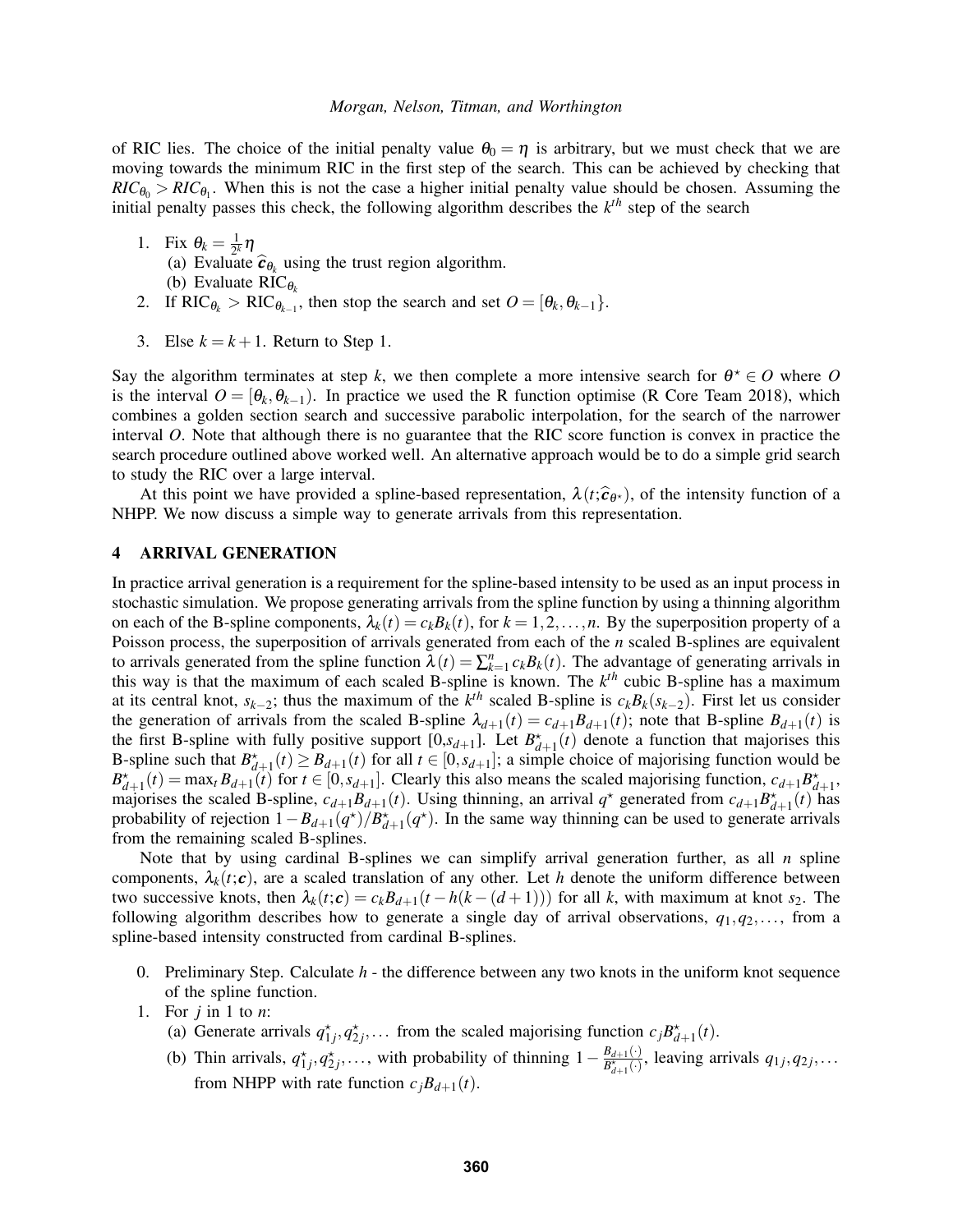- (c) Translate the arrivals to the  $j<sup>th</sup>$  B-spline knot sequence by adding  $h \times (j (d + 1))$  to each of the arrivals in turn. Discard any arrivals outside interval [0,*T*].
- 2. Superpose and order the arrivals from the *n* B-splines.

This algorithm can be repeated if more than a single day of arrivals is required. Note that reducing the number of arrivals rejected within the thinning algorithm will increase its efficiency. This is particularly important in simulation experiments requiring the generation of a large number of arrivals. To avoid excessive rejections within the thinning algorithm arrivals generated from B-splines  $B_1(t)$ ,  $B_2(t)$ ,  $B_3(t)$ ,  $B_{n-2}(t)$ ,  $B_{n-1}(t)$  and  $B_n(t)$ , that have only part of their support within interval [0,*T*], could be considered more carefully. Also knowledge of the shape and maximum of each B-spline could be utilised to create tight majorising functions. For example a tight piecewise-linear majorising function for each scaled B-spline. Note that [Klein and](#page-10-20) [Roberts \(1984\)](#page-10-20) propose a highly efficient, simple method for generating arrivals from a piecewise-linear function. We leave these ideas open for future work.

# <span id="page-5-0"></span>5 EVALUATION

In this section we evaluate our spline-based method for modelling the intensity function of a NHPP by comparing it to two alternative methods recently presented in the literature. We then consider a realistic example and use the spline-based method to fit an intensity function given arrival-time observations from a real-world accident and emergency (A&E) department.

## 5.1 Monte Carlo Comparison of the Method

In the following experiments we compare the spline-based method, presented in Section [3,](#page-2-0) to two recently developed methods from the input modelling literature. The chosen methods, like the spline-based method, allow estimation of the intensity function of a Poisson process given arrival-time observations. These methods are the piecewise-quadratic input model presented by [Chen and Schmeiser \(2017\),](#page-10-13) known as MNO-PQRS, and the piecewise-linear approach by [Zheng and Glynn \(2017\).](#page-11-2)

Both the piecewise-linear and piecewise-quadratic methods to which we compare our spline-based method assume that the number and position of the intervals from which the piecewise representations of the intensity function are built are known. Our first experiment was therefore to compare the three methods using a piecewise function with a known number of intervals and known interval boundaries. While we do not consider such piecewise functions to occur naturally, we create this example to be as advantageous to the competitors as possible. The true intensity function in this experiment was chosen to be piecewise-linear with six equal-length intervals on  $[0,24]$ . We considered fitting the intensity using the three methods for three levels of arrival data corresponding to  $m = 15$ , 30 and 100 days of observations. In this experiment, since our interval of interest is [0,24] it would be natural to think of *m* as a number of days of data, but note that other time increments could be used. Note that, in all of the following experiments the same 50, equally spaced knots were used to build all spline-based representations. This equates to the use of  $n = 46$ B-splines.

To compare the fit of the estimated intensity functions we considered metrics that indicated how well the true intensity,  $\lambda^c(t)$ , was recovered. Our metrics were the integrated absolute difference,  $\delta$  =  $\int_0^T |\hat{\lambda}(q) - \lambda^c(q)| dq$ , and the maximum absolute difference,  $\zeta = \max_{0 \le q \le T} |\hat{\lambda}(q) - \lambda^c(q)|$ . For each level of input data *m* we fit the intensity function  $G = 500$  times, and for each fit, *m* days of arrival observations were generated. The same arrivals were therefore used for all three methods to fit the intensity. The average integrated absolute difference and average maximum absolute gap over the  $G = 500$  replications, denoted  $\delta$  and  $\zeta$  respectively, were recorded.

In Table [1](#page-6-0) the averaged metrics from the three input modelling methods in the first experiment are presented. Recall that the true intensity in this case was piecewise-linear. In Table [1](#page-6-0) the spline-based method is denoted 'SPL', the piecewise-quadratic method 'PQ' and the piecewise-linear method 'PL'. In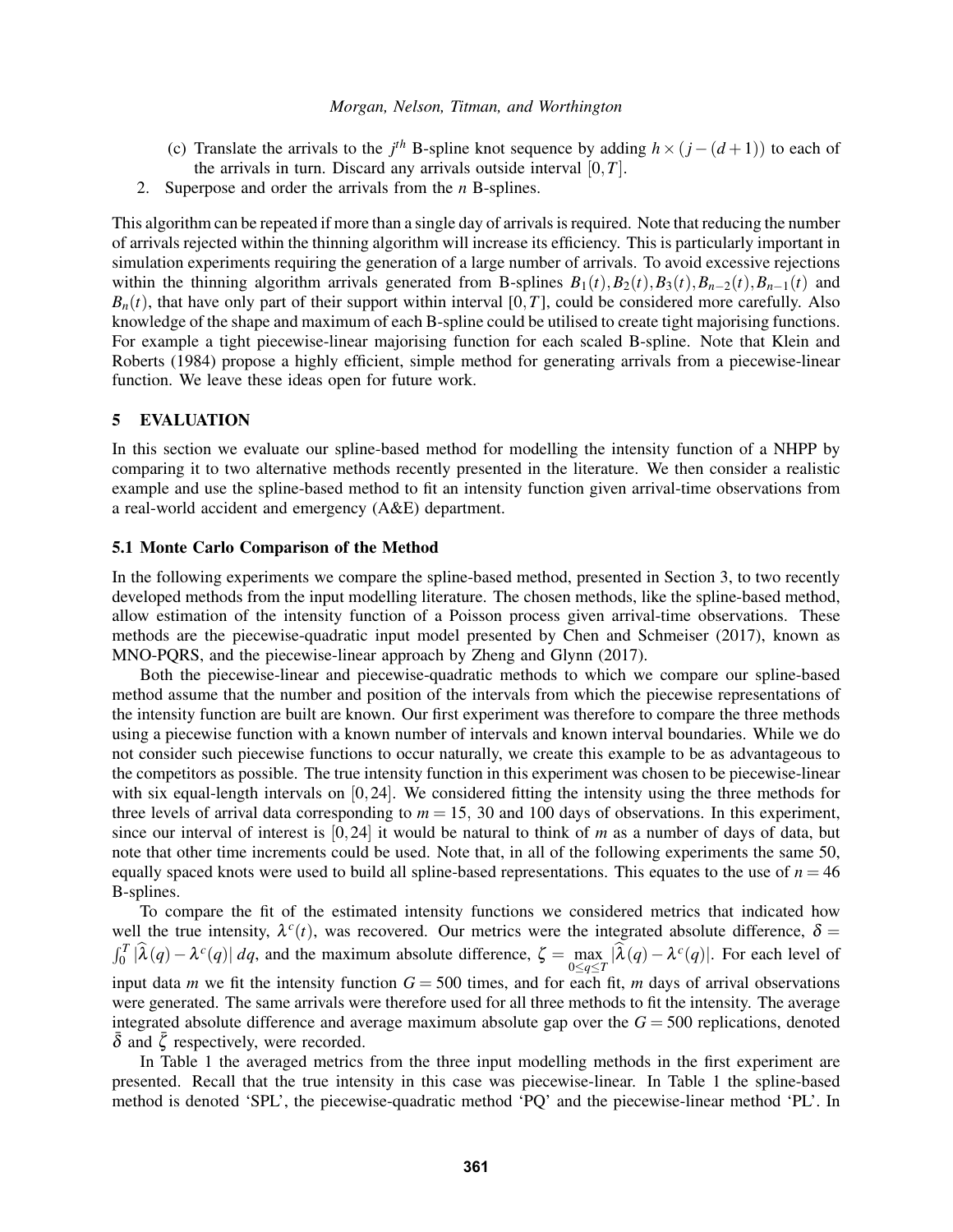<span id="page-6-0"></span>Table 1: The average maximum absolute difference,  $\bar{\zeta}$ , and the average integrated absolute difference,  $\bar{\delta}$ , from  $G = 500$  fits of the intensity function using three levels of input data  $m = 15,30$  and 100. The true intensity function,  $\lambda^c(t)$ , in this experiment was piecewise-linear.

|        | $m=15$ |  | $m=30$ |                                                     | $m=100$ |  |
|--------|--------|--|--------|-----------------------------------------------------|---------|--|
| Method |        |  |        |                                                     |         |  |
| SPL.   |        |  |        | $0.978$ 6.288 0.805 4.879 0.548 3.076               |         |  |
| PQ     |        |  |        | 5.441 8.177 5.383 7.452 5.356 6.844                 |         |  |
| PL     | 0.701  |  |        | $4.646 \mid 0.513 \mid 3.303 \mid 0.275 \mid 1.802$ |         |  |

addition to Table [1,](#page-6-0) Figure [1](#page-6-1) displays the output of the  $G = 500$  fits of the intensity function for the three methods for  $m = 30$  days of arrival observations. The spline-based method is displayed on the left (cyan), the piecewise-quadratic representation in the centre (green), and the piecewise-linear representation is on the right (red). The plots also display the true piecewise-linear intensity (black).

It is clear from Table [1](#page-6-0) that all three methods improve in terms of the mean integrated absolute difference and mean maximum absolute difference as the number of observations, *m*, of the interval [0,24] increases. The piecewise-linear method performed the best in all three experiments, but this was to be expected given that the true intensity was piecewise-linear and the interval number and placements were known. The spline-based method also performs well; both averaged metrics are only slightly higher than those from the piecewise-linear representation for all three levels of input data. The piecewise-quadratic method performs the worst for all three levels of input data, *m*. In particular the average maximum absolute gap for this method is much higher than the other methods. In Figure [1](#page-6-1) we can see what causes this behaviour, as the piecewise-quadratic function appears to smooth over the sharp corners of the truly piecewise-linear intensity function.

Another comment that should be made is that although both the piecewise-linear and piecewise-quadratic methods require knowledge of the number and location of the intervals on which their representations are built, this does not mean that the true interval locations were the best choice from which to build the piecewise-quadratic function in this experiment. The way the piecewise-quadratic function smooths over the corners of the truly piecewise-linear intensity in Figure [1](#page-6-1) indicates that the method lacks the flexibility to represent those parts of the intensity. Additional flexibility could be gained within the MNO-PQRS method by using a larger number of intervals in the initial piecewise-constant function from which it is built.



<span id="page-6-1"></span>Figure 1:  $G = 500$  fits of the intensity function from the three input modelling methods using  $m = 30$ days of arrival observations. On the left is the spline-based representation (cyan), in the centre is the piecewise-quadratic representation (green), and on the right is the piecewise-linear representation (red). The true intensity is represented on each plot in black.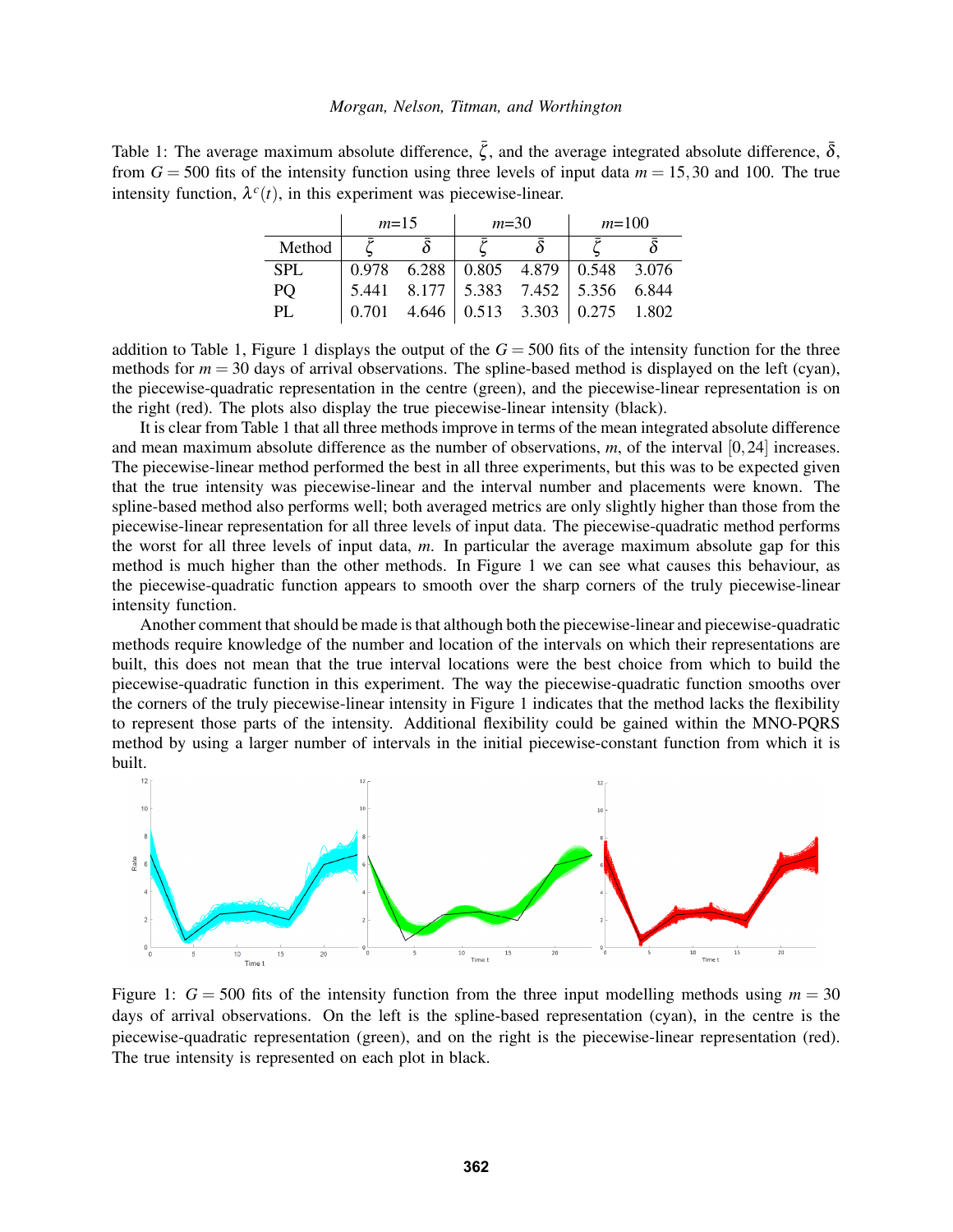In reality it is unlikely that the number and position of the intervals on which the piecewise representations are built are known, even if the function is truly piecewise-linear, which is also unlikely. In fact, unless the intensity is truly piecewise it is impossible to say what the correct placement of the intervals is. Our next experiment was therefore to compare the three methods when the true intensity function was a smooth function. In this experiment both the number and placement of the intervals required for the piecewise-linear and piecewise-quadratic methods for the best-possible fit were unknown. At this point a subjective number and placement of the intervals could have been used but we chose to utilise a data-driven method. Given arrival-time observations the method presented by [Chen and Schmeiser \(2019\)](#page-10-21) selects the optimal number of equal-length intervals from which to run the MNO-PQRS method. As before, in this experiment the intensity function was fit  $G = 500$  times for each method for the three levels of input data  $m = 15,30$  and 100. For each dataset the method of [Chen and Schmeiser \(2019\)](#page-10-21) was used as a pre-processing tool to select the optimal number of intervals from which to build the piecewise-quadratic function. The number of intervals over the  $G = 500$  fits varied from 4 to 11 intervals for  $m = 15$  and 30 days of data and 4 to 18 intervals for *m*=100. The number and positioning of intervals chosen for the MNO-PQRS method was also used for the piecewise-linear method in this experiment. An important point to make clear is that the placement and number of intervals used to build the piecewise-linear and piecewise-quadratic functions has a large effect on the resulting representation. The spline-based method, on the other hand, only requires that a large number of B-splines, *n*, are used, and the knots used to construct these are spaced uniformly throughout the interval.

The smooth intensity function for which we compare the three methods is a cyclic function as seen in Figure [2](#page-8-0) (black). This function was constructed from a sinusoidal function with an additional peak at time  $t = 15$ . The averaged metrics from the  $G = 500$  replications are reported in Table [2.](#page-7-0) In addition to Table [2,](#page-7-0) Figure [2](#page-8-0) displays the output of the  $G = 500$  fits of the intensity function for the three methods for  $m = 30$ days of arrival observations.

It is clear from Table [2](#page-7-0) that, for all three levels of input data, the spline-based method outperforms both the piecewise-quadratic and piecewise-linear methods in terms of the average maximum absolute gap and the average integrated absolute difference. In particular, the spline-based method seems to dominate the other methods by quite a margin when considering the average maximum absolute gap,  $\zeta$ . Note that, all methods are seen to improve as the number of observations of the whole interval, *m*, increases.

In this experiment the piecewise-linear method appears to perform particularly poorly in terms of the average integrated-absolute difference. This highlights the importance of knowing the number and placement of intervals for this method. In Figure [2,](#page-8-0)  $G = 500$  fits of the intensity given  $m = 30$  observations of the arrival process are presented. From Figure [2](#page-8-0) the spline-based method, and the piecewise-quadratic method can be seen to give reasonable representations; in almost all  $G = 500$  replications both methods appear to follow the shape of the true intensity well. The piecewise-linear method on the other hand appears to be more erratic, and in a reasonably large number of cases smooths over the peak in the true intensity function. Looking in more detail at the results from Figure [2](#page-8-0) we found that, for all  $G = 500$  fits of the intensity function, the integrated absolute difference,  $\delta$ , was larger for the piecewise-linear representation

<span id="page-7-0"></span>Table 2: The average maximum absolute difference,  $\bar{\zeta}$ , and the average integrated absolute difference,  $\bar{\delta}$ , from  $G = 500$  fits of the intensity function using three levels of input data  $m = 15,30$  and 100. The true intensity function,  $\lambda^c(t)$ , in this experiment was a smooth, cyclic sinusoidal function with an additional peak.

|            | $m=15$      |        | $m=30$      |                               | $m=100$                         |  |
|------------|-------------|--------|-------------|-------------------------------|---------------------------------|--|
| Method     |             |        |             |                               |                                 |  |
| <b>SPL</b> | 0.892 7.754 |        | 0.674 5.738 |                               | $\vert 0.450 \vert 3.575 \vert$ |  |
| PQ.        | 4.175 8.814 |        | 4.073 6.518 |                               | $ 4.011 \quad 3.758$            |  |
| PL.        | 2.331       | 20.898 |             | $2.064$ 16.885   1.490 11.220 |                                 |  |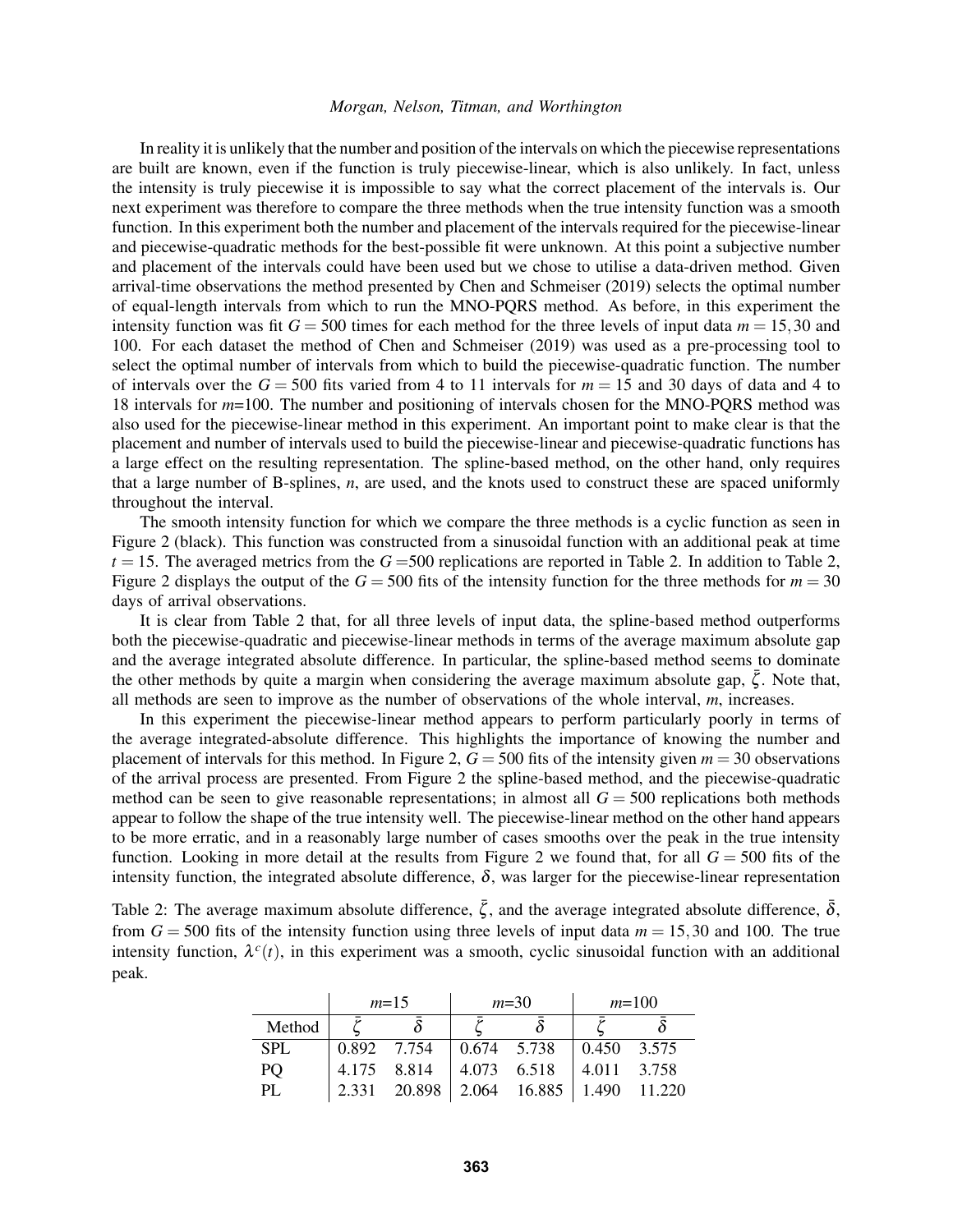

<span id="page-8-0"></span>Figure 2:  $G = 500$  fits of the intensity function using the three input modelling methods with  $m = 30$  days of input data. On the left is the spline-based representation (cyan), in the centre is the piecewise-quadratic representation (green), and on the right is the piecewise-linear representation (red). The true intensity is represented on each plot in black.

than the other methods. There was also no noticeable relationship between the number of intervals and recording a high integrated absolute difference for the piecewise-linear method.

In summary, in our second experiment the spline-based method was shown to dominate its competitors in terms of the metrics of average maximum absolute difference and average integrated absolute difference. These metrics are measures of how well a method recovers the underlying intensity function of a NHPP. If a simulation experiment were to be performed with an arrival process described by the smooth intensity function used in this experiment, it is our belief that the spline-based method would on average pass the least input modelling error to the output of a simulation model as it appears to recover the underlying true arrival rate better than its competitors.

### 5.2 Realistic Example

We now present a realistic example for fitting the spline-based model to arrivals from an A&E department. The arrival rate to the A&E system was believed to follow a cyclic pattern over a week-long period. In this experiment we focused on observations over the summer months: June, July and August, from the years 2011/12 as we believed the weekly arrival behaviour in this period to be similar. Summer is also a season with few public holidays which are believed to cause fluctuations to arrivals to A&E. In total there were  $m = 24$  weeks of observations from the A&E department.

Before fitting the spline function we considered the assumption that the arrivals follow a NHPP. Using a chi-square goodness-of-fit test we checked whether the total number of arrivals on each day of the week



<span id="page-8-1"></span>Figure 3: Spline-based fit (left) and MNO-PQRS fit (right) to A&E weekly observations.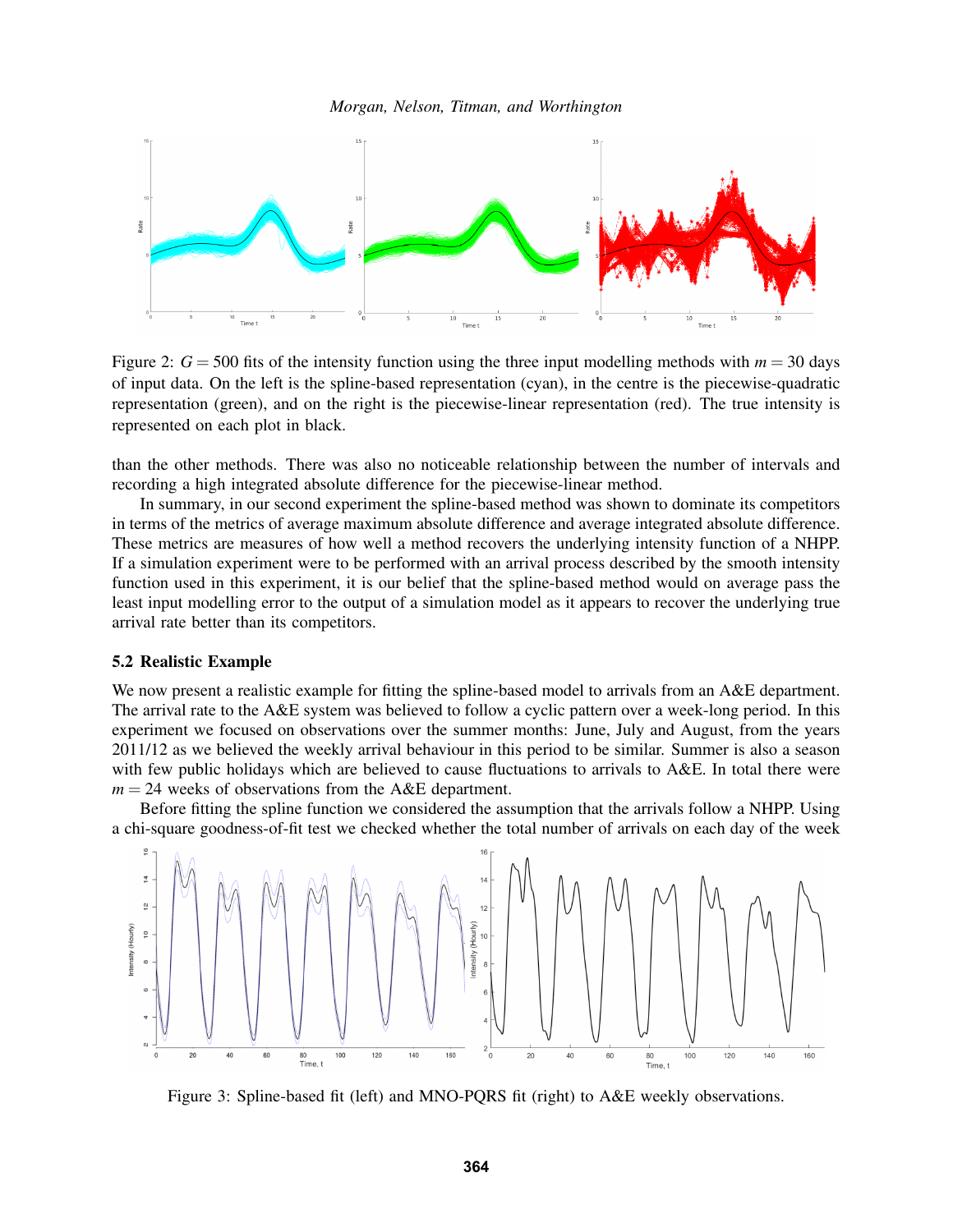can be said to be Poisson. In conclusion we had significant evidence to reject that the arrival counts on Wednesdays, Thursdays and Fridays were Poisson; the counts on these days were particularly overdispersed in comparison to a Poisson distribution. Despite this, in reality, NHPPs are often used as input models without checking such assumptions. We will therefore proceed to fit the arrival data using our spline-based method but we will also fit the arrival rate using the MNO-PQRS method as it has no dependency on the input process being Poisson. The spline fit, constructed from 56 uniformly spaced knot points i.e.  $n = 52$  B-splines, can be seen on the left of Figure [3](#page-8-1) along with a 95% pointwise confidence interval. The choice of 56 knots corresponds to a knot every 3 hours with knots at the same time each day; note that, although placement of the knots at the same time is not necessary, it seemed natural in this cyclic context. The MNO-PQRS fit can be seen on the right of Figure [3.](#page-8-1) Note that prior to running MNO-PQRS the pre-processing method of [Chen and Schmeiser \(2018\)](#page-10-22) was used and split the week into 88 intervals of equal length.

The resulting representations in Figure [3](#page-8-1) exhibit very similar behaviour. On Thursday and Friday, the 4 *th* and 5*th* cycles in the arrival rate, where the p-value of the goodness-of-fit test was particularly significant  $(< 1 \times 10^{-6}$ ) we appear to see the most discrepancy between the fits but even there the difference is not great. Of course, since this is real-world example we do not know the true underlying arrival rate, and therefore which method is closer to the truth, but the similarity between the representations indicates that the spline-based method is not greatly sensitive to data which diverges from Poisson assumptions in terms of being overdispersed.

## <span id="page-9-0"></span>6 CONCLUSION

In this paper we presented a new spline-based input modelling method. This method utilises the penalised loglikelihood for fitting the intensity function of a NHPP given arrival-time observations. We also presented a simple method for generating arrivals from the fitted spline-based representation. This method took advantage of the composition of the spline function as a linear combination of B-spline basis functions with known maximums. An algorithm was also presented to assist arrival generation in practice.

Compared to two recent methods in the literature, the spline-based method was seen to perform best in terms of the average integrated absolute difference and average maximum absolute gap when the true intensity function was smooth. The chosen metrics were indicators of how well the true arrival rate function was recovered. When the true intensity was piecewise-linear the spline-based input modelling method was also seen to perform well. Both experiments highlighted the advantage of not requiring prior knowledge of the number and placement of intervals for the spline-based method.

A realistic input modelling situation, given observations from an A&E department, was also presented. We showed that, even when the observations departed from Poisson assumptions, the spline-based technique returned a similar rate function to the one produced by MNO-PQRS, which was designed to fit the rate functions of general input processes. This suggests that the spline-based method is not sensitive to overdispersed observations.

In practice, arrival counts are sometimes recorded instead of arrival-times. Our method could be extended to work for arrival count data through a simple modification of the log-likelihood. In the same way, provided an appropriate likelihood can be derived, the penalised log-likelihood method could be extended for use with other non-stationary non-Poisson arrival processes. We leave these extensions for future work.

Another area of interest for future work is how to choose a suitably large number of B-splines, *n*, from which to build the spline function. Too few basis functions will lead to a lack of flexibility of the spline-based model and thus no penalisation, but too many can lead to a discrepancy between the second-order approximation used in the trust region algorithm and the objective function. The number of basis functions chosen should be large enough to ensure that the true intensity function can reasonably approximated by a cubic over each interval. Choosing *n* "large enough" is therefore a question of interest.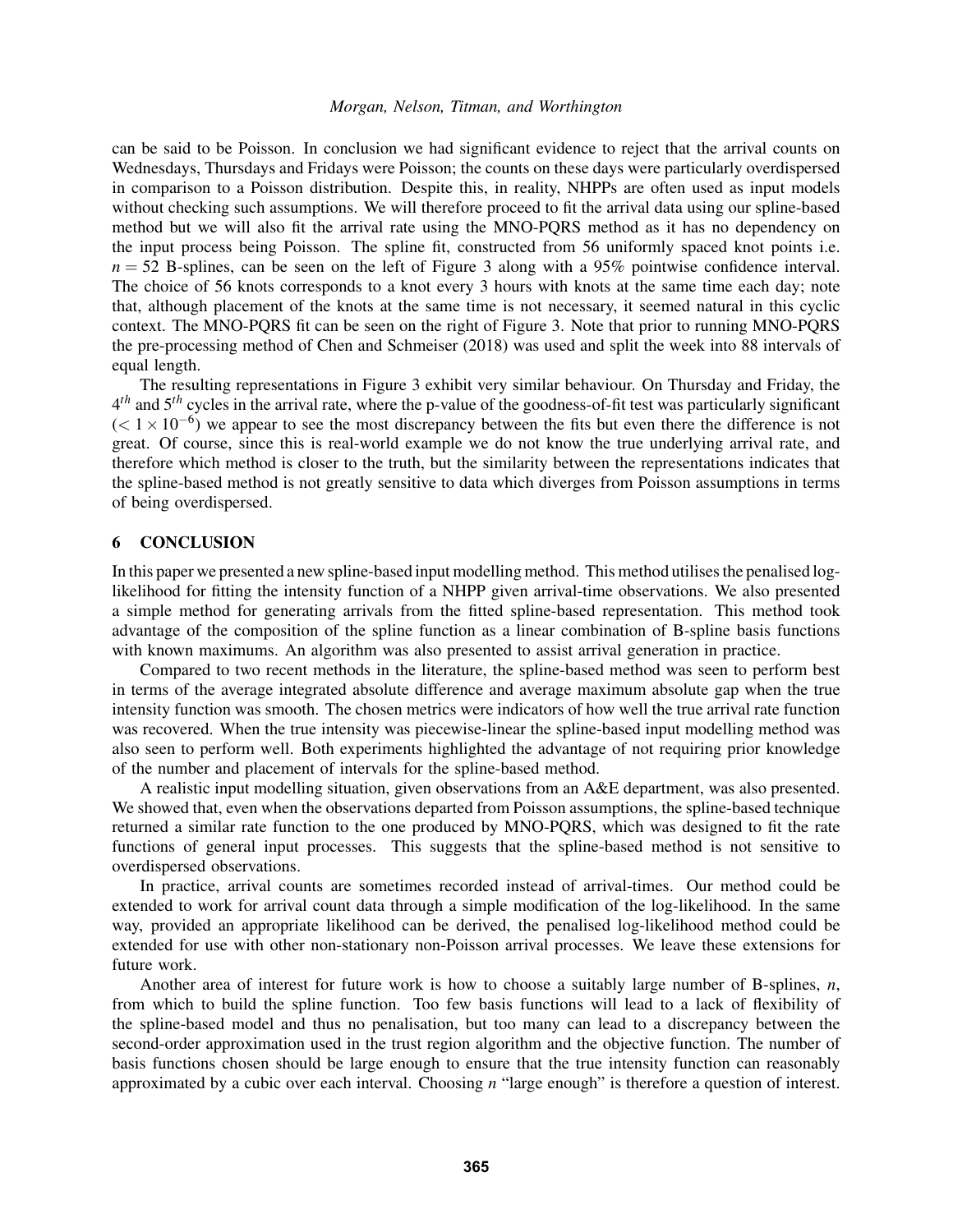# ACKNOWLEDGEMENTS

We gratefully acknowledge the support of the EPSRC funded EP/L015692/1 STOR-i Centre for Doctoral Training and the National Science Foundation under Grant Number CMMI-1537060.

#### REFERENCES

- <span id="page-10-17"></span>Cavanaugh, J. E., and A. A. Neath. 2011. "Akaike's Information Criterion: Background, Derivation, Properties, and Refinements". In *International Encyclopedia of Statistical Science*, 26–29. Springer.
- <span id="page-10-15"></span>Channouf, N. 2008. *Modelisation et Optimisation d'un Centre d'appels T ´ el´ ephoniques: ´ etude du Processus d'arriv ´ ee´* . Ph. D. thesis, Département d'Informatique et de Recherche Opérationnelle, Université de Montréal, Montréal.
- <span id="page-10-12"></span>Chen, H., and B. Schmeiser. 2015. "I-SMOOTH: Iteratively Smoothing Mean-Constrained and Nonnegative Piecewise-Constant Functions". *INFORMS Journal on Computing* 25(3):432–445.
- <span id="page-10-13"></span>Chen, H., and B. W. Schmeiser. 2017. "MNO–PQRS: Max Nonnegativity Ordering - Piecewise-Quadratic Rate Smoothing". *ACM Transactions on Modeling and Computer Simulation* 27(3):1–19.
- <span id="page-10-22"></span>Chen, H., and B. W. Schmeiser. 2018. "MISE-Optimal Grouping of Point-Process Data with a Constant Dispersion Ratio". In *Proceedings of the 2018 Winter Simulation Conference*, edited by M. Rabe, A. A. Juan, N. Mustafee, A. Skoogh, S. Jain, and B. Johansson, 1563–1574. Piscataway, New Jersey: Institute of Electrical and Electronics Engineers, Inc.
- <span id="page-10-21"></span>Chen, H., and B. W. Schmeiser. 2019. "MISE-Optimal Grouping for MNO-PQRS Rate-Function Estimators". Technical report, Chung Yuan Christian University, Taiwan.
- <span id="page-10-16"></span>Conn, A. R., N. I. Gould, and P. L. Toint. 2000. *Trust Region Methods*, Volume 1. Philadelphia: Society for Industrial and Applied Mathematics.
- <span id="page-10-6"></span>de Boor, C. 1978. *A Practical Guide to Splines*, Volume 27. New York: Springer-Verlag.
- <span id="page-10-18"></span>Dixon, M. and T. Ward 2018. "Takeuchi's Information Criteria as a Form of Regularization". [https://arxiv.org/pdf/1803.04947.pdf.](https://arxiv.org/pdf/1803.04947.pdf) accessed 14th May 2018.
- <span id="page-10-4"></span>Green, L. 2006. "Queueing Analysis in Healthcare". In *Patient Flow: Reducing Delay in Healthcare Delivery*, edited by R. W. Hall, 281–307. Boston: Springer.
- <span id="page-10-14"></span>Kao, E. P., and S.-L. Chang. 1988. "Modeling Time-Dependent Arrivals to Service Systems: A Case in Using a Piecewise-Polynomial Rate Function in a Nonhomogeneous Poisson Process". *Management Science* 34(11):1367–1379.
- <span id="page-10-5"></span>Kim, S.-H., and W. Whitt. 2014. "Are Call Center and Hospital Arrivals Well Modeled by Nonhomogeneous Poisson Processes?". *Manufacturing & Service Operations Management* 16(3):464–480.
- <span id="page-10-20"></span>Klein, R. W., and S. D. Roberts. 1984. "A Time-Varying Poisson Arrival Process Generator". *Simulation* 43(4):193–195.
- <span id="page-10-11"></span>Kuhl, M. E., J. R. Wilson, and M. A. Johnson. 1997. "Estimating and Simulating Poisson Processes Having Trends or Multiple Periodicities". *IIE Transactions* 29(3):201–211.
- <span id="page-10-19"></span>Kullback, S. 1997. *Information Theory and Statistics*. Courier Corporation.
- <span id="page-10-0"></span>Lam, H. 2016. "Advanced Tutorial: Input Uncertainty and Robust Analysis in Stochastic Simulation". In *Proceedings of the 2016 Winter Simulation Conference*, edited by T. M. K. Roeder, P. I. Frazier, R. Szechtman, E. Zhou, T. Huschka, and S. E. Chick, 178–192. Piscataway, New Jersey: Institute of Electrical and Electronics Engineers, Inc.
- <span id="page-10-10"></span>Lee, S., J. R. Wilson, and M. M. Crawford. 1991. "Modeling and Simulation of a Nonhomogeneous Poisson Process having Cyclic Behavior". *Communications in Statistics-Simulation and Computation* 20(2-3):777–809.
- <span id="page-10-7"></span>Leemis, L. M. 1991. "Nonparametric Estimation of the Cumulative Intensity Function for a Nonhomogeneous Poisson Process". *Management Science* 37(7):886–900.
- <span id="page-10-9"></span>Lewis, P. A., and G. S. Shedler. 1976. "Statistical Analysis of Non-stationary Series of Events in a Data Base System". Technical report, Naval Postgraduate School. Monterey, California.
- <span id="page-10-2"></span>Morgan, L. E., B. L. Nelson, A. C. Titman, and D. J. Worthington. 2019. "Detecting Bias due to Input Modelling in Computer Simulation". *European Journal of Operational Research* 279(3):869–881.
- <span id="page-10-1"></span>Morgan, L. E., A. C. Titman, D. J. Worthington, and B. L. Nelson. 2016. "Input Uncertainty Quantification for Simulation Models with Piecewise-constant Non-stationary Poisson Arrival Processes". In *Proceedings of the 2016 Winter Simulation Conference*, edited by T. M. K. Roeder, P. I. Frazier, R. Szechtman, E. Zhou, T. Huschka, and S. E. Chick, 370–381. Piscataway, New Jersey: Institute of Electrical and Electronics Engineers, Inc.
- <span id="page-10-8"></span>Nicol, D. M., and L. M. Leemis. 2014. "A Continuous Piecewise-Linear NHPP Intensity Function Estimator". In *Proceedings of the 2014 Winter Simulation Conference*, edited by A. Tolk, S. Y. Diallo, I. O. Ryzhov, L. Yilmaz, S. Buckley, and J. A. Miller, 498–509. Piscataway, New Jersey: Institute of Electrical and Electronics Engineers, Inc.
- <span id="page-10-3"></span>Pritsker, A., D. Martin, J. Reust, M. Wagner, J. Wilson, M. Kuhl, J. Roberts, O. Daily, A. Harper, E. Edwards, L. Bennett, J. Burdick, and M. Allen. 1996. "Organ Transplantation Modeling and Analysis". In *Proceedings of the 1996 Western Multiconference: Simulation in the Medical Sciences*, edited by A. J.G. and M. Katzper, 29–35. The Society for Computer Simulation, San Diego, California.